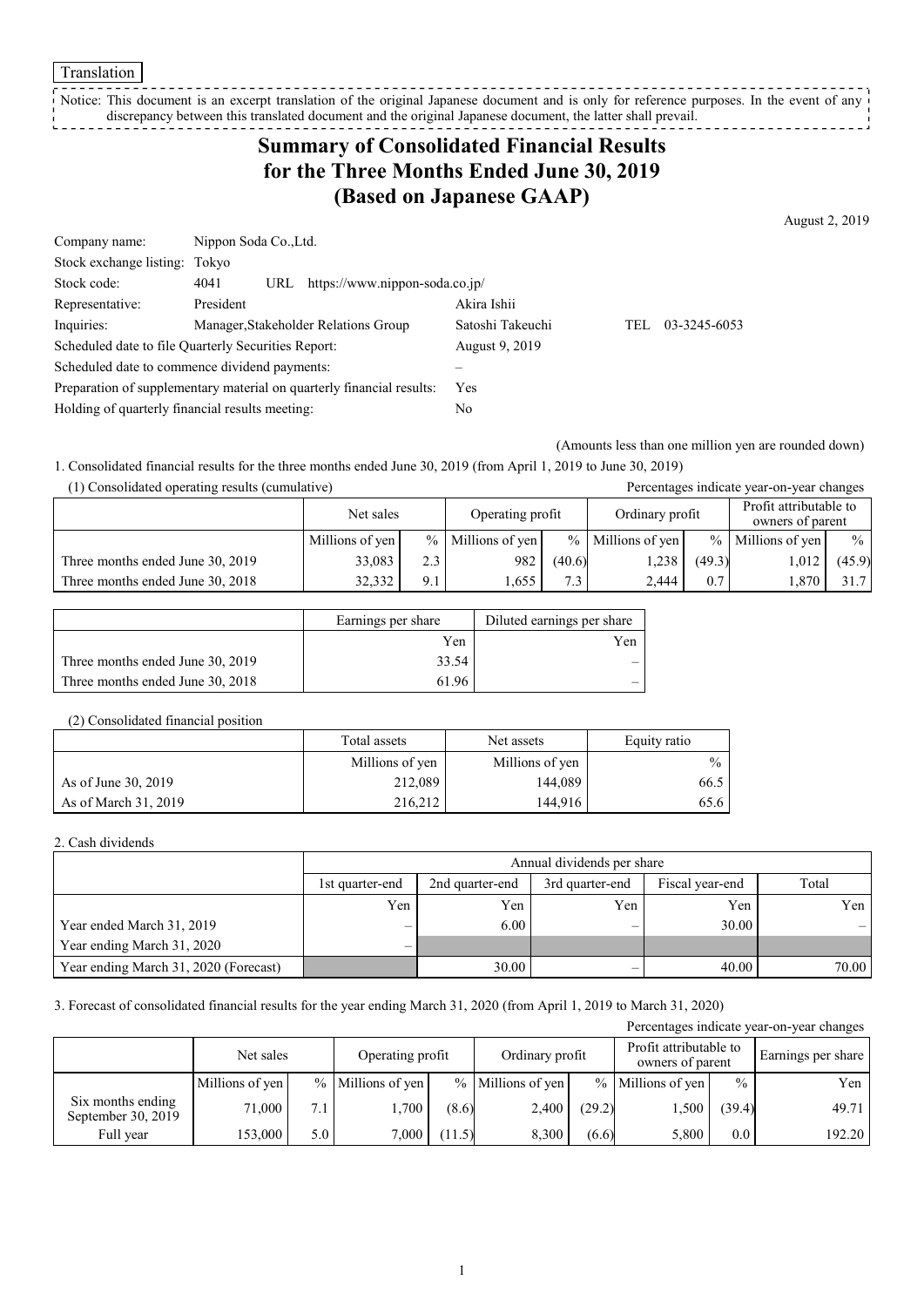| 4. Notes                                                                                                                  |                                                   |                                                      |  |                   |  |
|---------------------------------------------------------------------------------------------------------------------------|---------------------------------------------------|------------------------------------------------------|--|-------------------|--|
| (1) Changes in significant subsidiaries during the three months ended June 30, 2019                                       | No                                                |                                                      |  |                   |  |
| (changes in specified subsidiaries resulting in the change in scope of consolidation):                                    |                                                   |                                                      |  |                   |  |
| (2) Application of special accounting methods for preparing quarterly consolidated financial statements:                  | No                                                |                                                      |  |                   |  |
| (3) Changes in accounting policies, changes in accounting estimates, and restatement of prior period financial statements |                                                   |                                                      |  |                   |  |
| Changes in accounting policies due to revisions to accounting standards and other regulations:                            |                                                   |                                                      |  |                   |  |
| Changes in accounting policies due to other reasons:                                                                      |                                                   |                                                      |  |                   |  |
| Changes in accounting estimates:                                                                                          |                                                   |                                                      |  |                   |  |
|                                                                                                                           | Restatement of prior period financial statements: |                                                      |  |                   |  |
| (4) Number of issued shares (common shares)                                                                               |                                                   |                                                      |  |                   |  |
| Total number of issued shares at the end of the period (including treasury shares)                                        |                                                   |                                                      |  |                   |  |
| As of June 30, 2019                                                                                                       |                                                   | 31,127,307 shares   As of March 31, 2019             |  | 31,127,307 shares |  |
| Number of treasury shares at the end of the period                                                                        |                                                   |                                                      |  |                   |  |
| As of June 30, 2019                                                                                                       | 951,192 shares                                    | As of March 31, 2019                                 |  | 951,112 shares    |  |
| Average number of shares during the period (cumulative from the beginning of the fiscal year)                             |                                                   |                                                      |  |                   |  |
| Three months ended June 30, 2019                                                                                          |                                                   | $30,176,138$ shares Three months ended June 30, 2018 |  | 30,181,393 shares |  |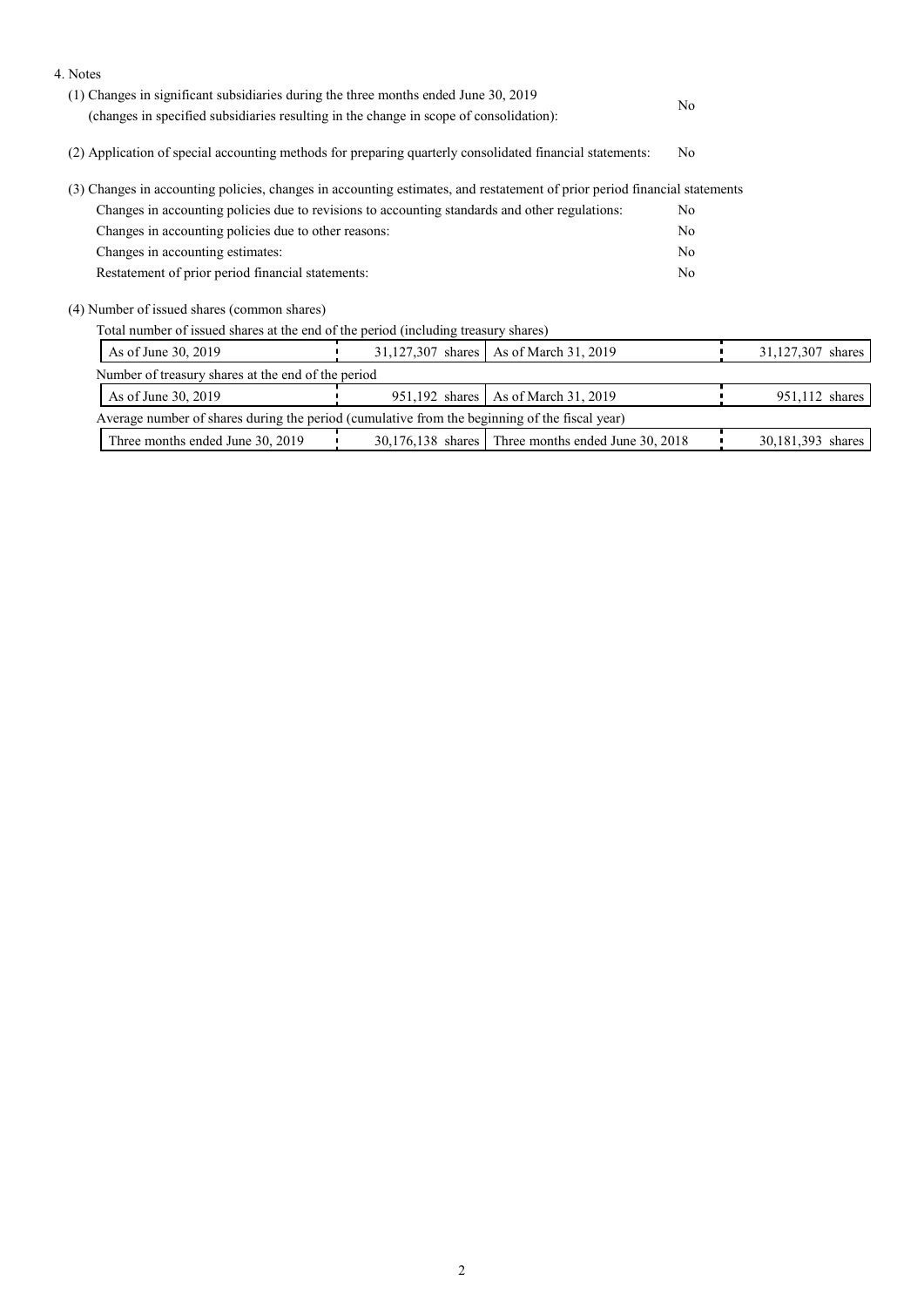# **Quarterly consolidated financial statements**

**Consolidated balance sheets** 

|                                                     |                      | (Millions of yen)   |
|-----------------------------------------------------|----------------------|---------------------|
|                                                     | As of March 31, 2019 | As of June 30, 2019 |
| Assets                                              |                      |                     |
| Current assets                                      |                      |                     |
| Cash and deposits                                   | 16,565               | 16,126              |
| Notes and accounts receivable - trade               | 47,860               | 41,101              |
| Electronically recorded monetary claims - operating | 2,795                | 3,352               |
| Inventories                                         | 27,372               | 31,070              |
| Other                                               | 4,500                | 4,255               |
| Allowance for doubtful accounts                     | (199)                | (195)               |
| Total current assets                                | 98,895               | 95,711              |
| Non-current assets                                  |                      |                     |
| Property, plant and equipment                       |                      |                     |
| Buildings and structures, net                       | 18,082               | 17,782              |
| Machinery, equipment and vehicles, net              | 20,264               | 19,416              |
| Tools, furniture and fixtures, net                  | 1,776                | 1,679               |
| Land                                                | 15,111               | 15,110              |
| Construction in progress                            | 3,247                | 3,771               |
| Other, net                                          | 9                    | 731                 |
| Total property, plant and equipment                 | 58,491               | 58,491              |
| Intangible assets                                   |                      |                     |
| Goodwill                                            | 249                  | 189                 |
| Other                                               | 5,527                | 5,323               |
| Total intangible assets                             | 5,776                | 5,513               |
| Investments and other assets                        |                      |                     |
| Investment securities                               | 39,307               | 38,628              |
| Retirement benefit asset                            | 8,767                | 8,891               |
| Deferred tax assets                                 | 2,700                | 2,652               |
| Other                                               | 2,272                | 2,199               |
| Allowance for doubtful accounts                     | (0)                  | (0)                 |
| Total investments and other assets                  | 53,048               | 52,372              |
| Total non-current assets                            | 117,316              | 116,377             |
| Total assets                                        | 216,212              | 212,089             |
|                                                     |                      |                     |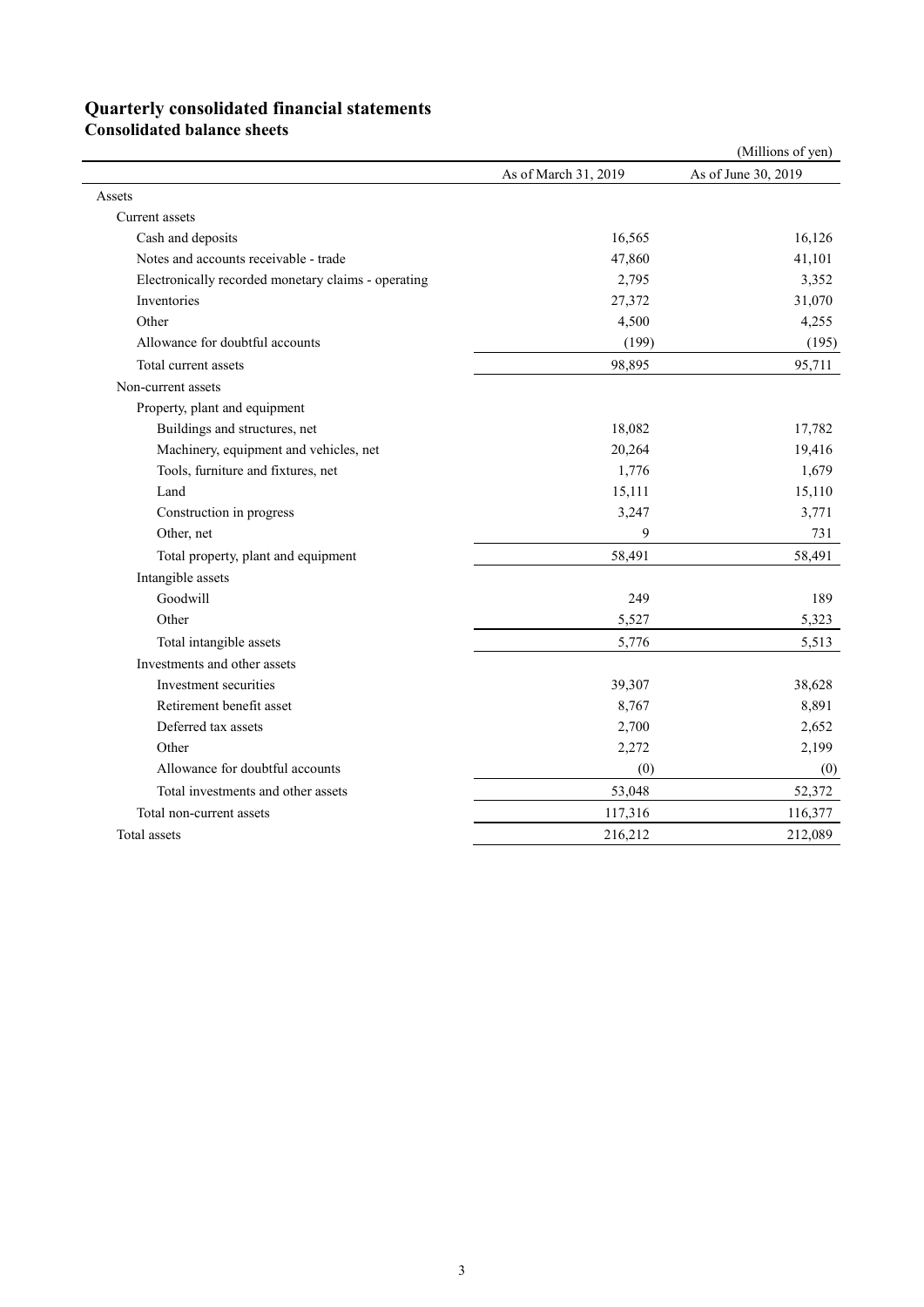|                                                       |                      | (Millions of yen)   |
|-------------------------------------------------------|----------------------|---------------------|
|                                                       | As of March 31, 2019 | As of June 30, 2019 |
| Liabilities                                           |                      |                     |
| <b>Current</b> liabilities                            |                      |                     |
| Notes and accounts payable - trade                    | 20,933               | 19,198              |
| Electronically recorded obligations - operating       | 2,717                | 3,036               |
| Short-term borrowings                                 | 15,501               | 15,986              |
| Income taxes payable                                  | 1,258                | 311                 |
| Provision for bonuses                                 | 2,900                | 2,567               |
| Other                                                 | 6,806                | 5,564               |
| Total current liabilities                             | 50,118               | 46,664              |
| Non-current liabilities                               |                      |                     |
| Long-term borrowings                                  | 10,604               | 10,442              |
| Deferred tax liabilities                              | 4,364                | 3,986               |
| Retirement benefit liability                          | 2,468                | 2,478               |
| Provision for environmental measures                  | 724                  | 716                 |
| Other                                                 | 3,014                | 3,710               |
| Total non-current liabilities                         | 21,177               | 21,334              |
| Total liabilities                                     | 71,295               | 67,999              |
| Net assets                                            |                      |                     |
| Shareholders' equity                                  |                      |                     |
| Share capital                                         | 29,166               | 29,166              |
| Capital surplus                                       | 29,359               | 29,359              |
| Retained earnings                                     | 80,166               | 80,271              |
| Treasury shares                                       | (2,250)              | (2,251)             |
| Total shareholders' equity                            | 136,441              | 136,546             |
| Accumulated other comprehensive income                |                      |                     |
| Valuation difference on available-for-sale securities | 7,220                | 6,711               |
| Deferred gains or losses on hedges                    | (163)                | (161)               |
| Foreign currency translation adjustment               | (2,100)              | (2, 534)            |
| Remeasurements of defined benefit plans               | 373                  | 440                 |
| Total accumulated other comprehensive income          | 5,328                | 4,455               |
| Non-controlling interests                             | 3,146                | 3,087               |
| Total net assets                                      | 144,916              | 144,089             |
| Total liabilities and net assets                      | 216,212              | 212,089             |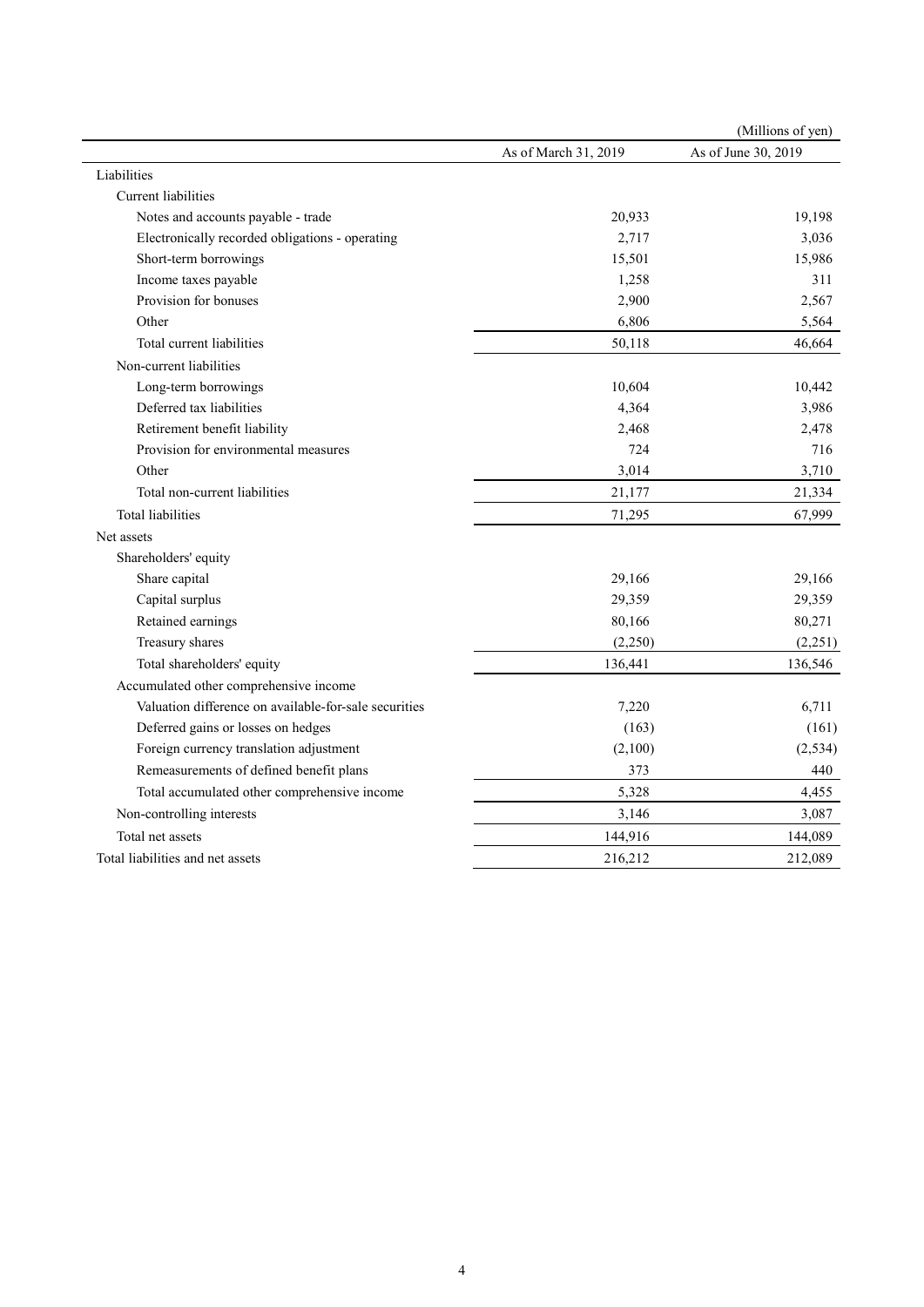## **Consolidated statements of income (cumulative) and consolidated statements of comprehensive income (cumulative)**

**Consolidated statements of income (cumulative)**

|                                                               |                    | (Millions of yen)  |
|---------------------------------------------------------------|--------------------|--------------------|
|                                                               | Three months ended | Three months ended |
|                                                               | June 30, 2018      | June 30, 2019      |
| Net sales                                                     | 32,332             | 33,083             |
| Cost of sales                                                 | 23,943             | 24,898             |
| Gross profit                                                  | 8,389              | 8,185              |
| Selling, general and administrative expenses                  | 6,734              | 7,202              |
| Operating profit                                              | 1,655              | 982                |
| Non-operating income                                          |                    |                    |
| Interest income                                               | $\overline{2}$     | 3                  |
| Dividend income                                               | 230                | 246                |
| Share of profit of entities accounted for using equity method | 482                | 226                |
| Other                                                         | 332                | 164                |
| Total non-operating income                                    | 1,048              | 641                |
| Non-operating expenses                                        |                    |                    |
| Interest expenses                                             | 65                 | 55                 |
| Foreign exchange losses                                       |                    | 158                |
| Other                                                         | 193                | 171                |
| Total non-operating expenses                                  | 259                | 385                |
| Ordinary profit                                               | 2,444              | 1,238              |
| Extraordinary income                                          |                    |                    |
| Gain on sales of non-current assets                           | $\tau$             |                    |
| Total extraordinary income                                    | $\boldsymbol{7}$   |                    |
| <b>Extraordinary</b> losses                                   |                    |                    |
| Loss on abandonment of non-current assets                     | 3                  | 8                  |
| Loss on valuation of golf club membership                     | 7                  |                    |
| Loss on valuation of investment securities                    |                    | 10                 |
| Other                                                         | $\mathbf{0}$       |                    |
| Total extraordinary losses                                    | 10                 | 19                 |
| Profit before income taxes                                    | 2,440              | 1,218              |
| Income taxes - current                                        | 358                | 303                |
| Income taxes - deferred                                       | 124                | (143)              |
| Total income taxes                                            | 482                | 159                |
| Profit                                                        | 1,957              | 1,058              |
| Profit attributable to non-controlling interests              | 87                 | 46                 |
| Profit attributable to owners of parent                       | 1,870              | 1,012              |